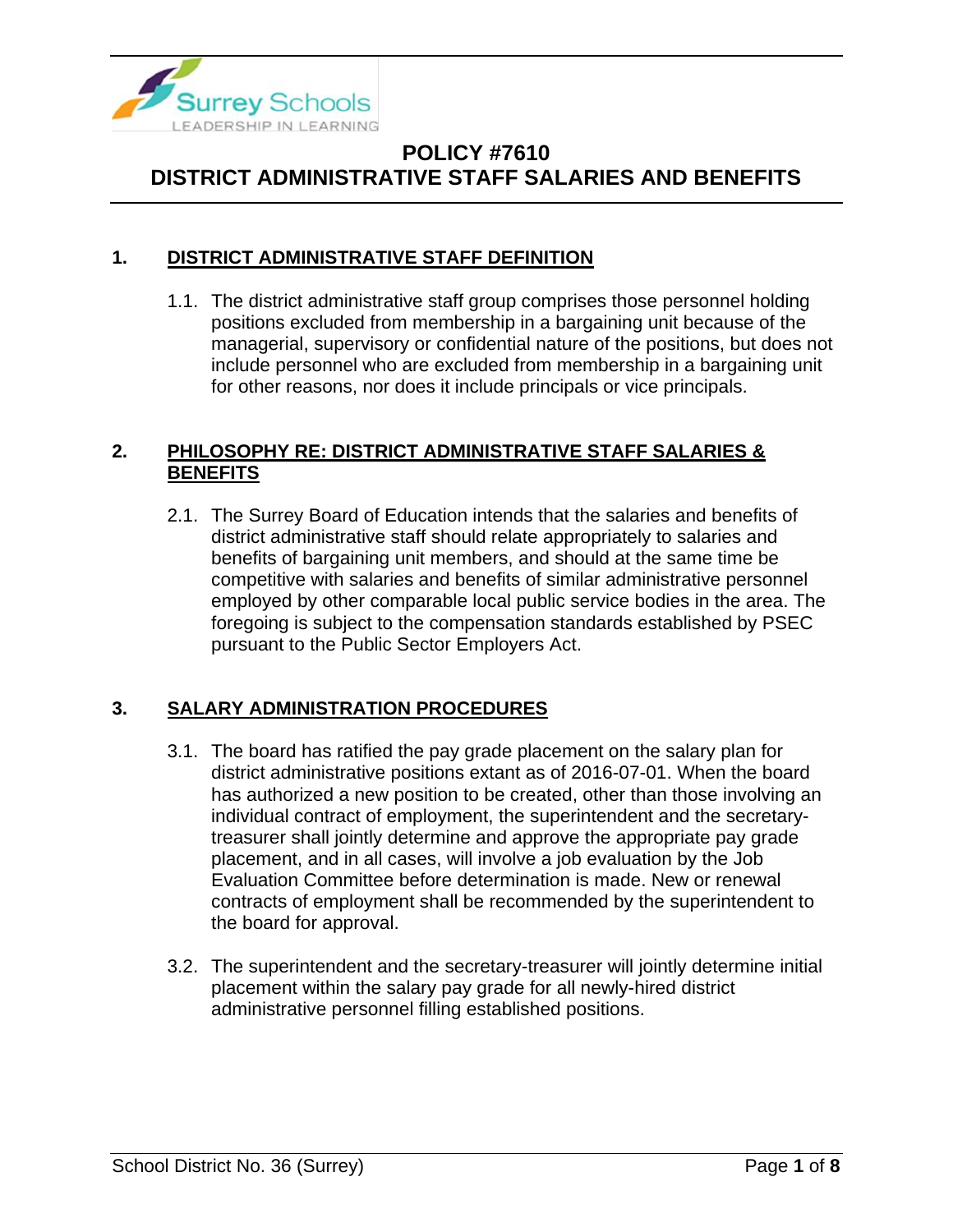

- 3.3. Placement on any pay grade will not normally be higher than Step Two, therefore, the rationale to guide placement will be as follows:
	- a) Placement at Step Three would only be appropriate when the employee has had several years of directly related experience. Directly related experience is interpreted as experience in a school district or comparable organization performing essentially the same duties that would be performed by the individual when joining the school district. That is not to say that the job would be identical in all respects, but that the experience would enable the person to move into the position and be able to assume most of the responsibilities without any more training than an orientation to the school district.
	- b) Placement at Step Two would be in recognition of several years of successful indirectly related experience. This would be experience that is similar in nature but was gained in an organization or organizations that do not provide elementary and secondary education. Being similar in nature would indicate that the employee had performed the same type of work.
	- c) Placement at Step One would be appropriate for individuals who are qualified for the position through education, training, and/or experience but who have not had directly related experience with the result that they would require training in the position.

Exceptions must be approved by the secretary-treasurer and the superintendent.

3.4. District administrative personnel not at maximum for their salary pay grade may be entitled to further increment consideration on each anniversary of their appointment to the position held if, in the opinion of the staff member's immediate supervisor, their performance warrants favourable consideration. Increment consideration for the superintendent will be the responsibility of the board. Increments may be granted by the superintendent in the case of members of the Management Committee under personal employment contracts and by the secretary-treasurer and the superintendent jointly in the case of all other district administrative employees.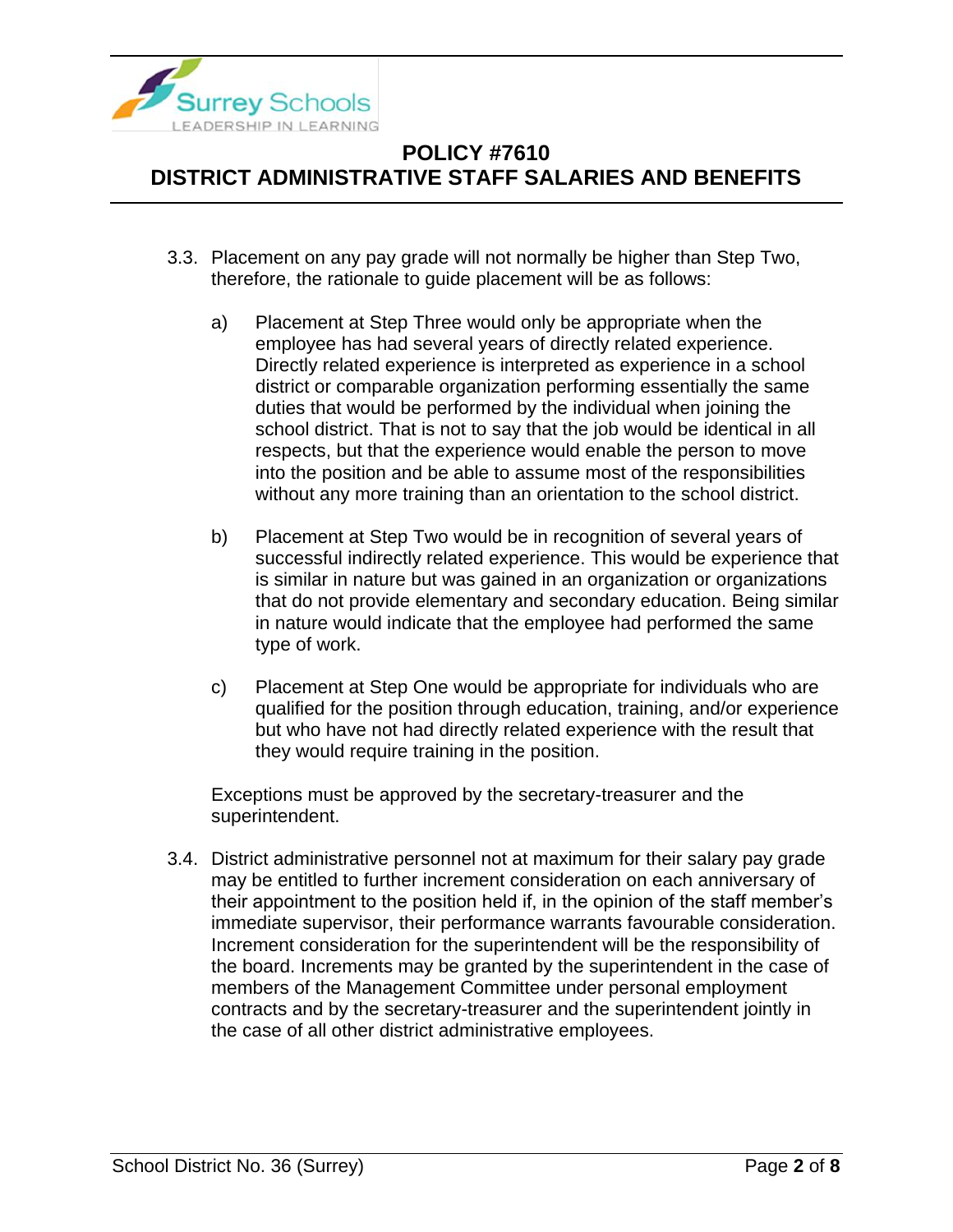

- 3.5. The Exempt Staff Salary Grids will be adjusted from time to time as necessary to reflect changes in annual salary rates calculated in accordance with the adjusting provisions contained in a resolution adopted by the board at a Special (In-Camera) Meeting on 1993-07-22, subject to published British Columbia Public School Employers' Association (BCPSEA) guidelines that reflect the compensation standards established pursuant to the Public Sector Employers Act.
- 3.6. The secretary-treasurer will ensure that salary surveys are carried out at appropriate intervals, with a view to maintaining fair internal and competitive external salary levels.
- 3.7. Should it subsequently become necessary to consider significant changes in pay grade placement for a position, once established, the matter shall be submitted to the board for prior approval.

### **4. BENEFIT ADMINISTRATION PROCEDURES**

- 4.1. Except as otherwise provided hereinafter or by individual contracts of employment, district administrative staff will be entitled to the following fringe benefits, vacations and holidays, sick leave, and as might be amended in future.
- 4.2. Benefit Plans
	- a) Payment of 80% of the cost of all premiums for:
		- Medical insurance
		- Group life insurance
		- Extended health benefits insurance
		- Dental insurance
		- Employee and family assistance program
	- b) Short term and long term disability plan with the full premium paid for by the employee.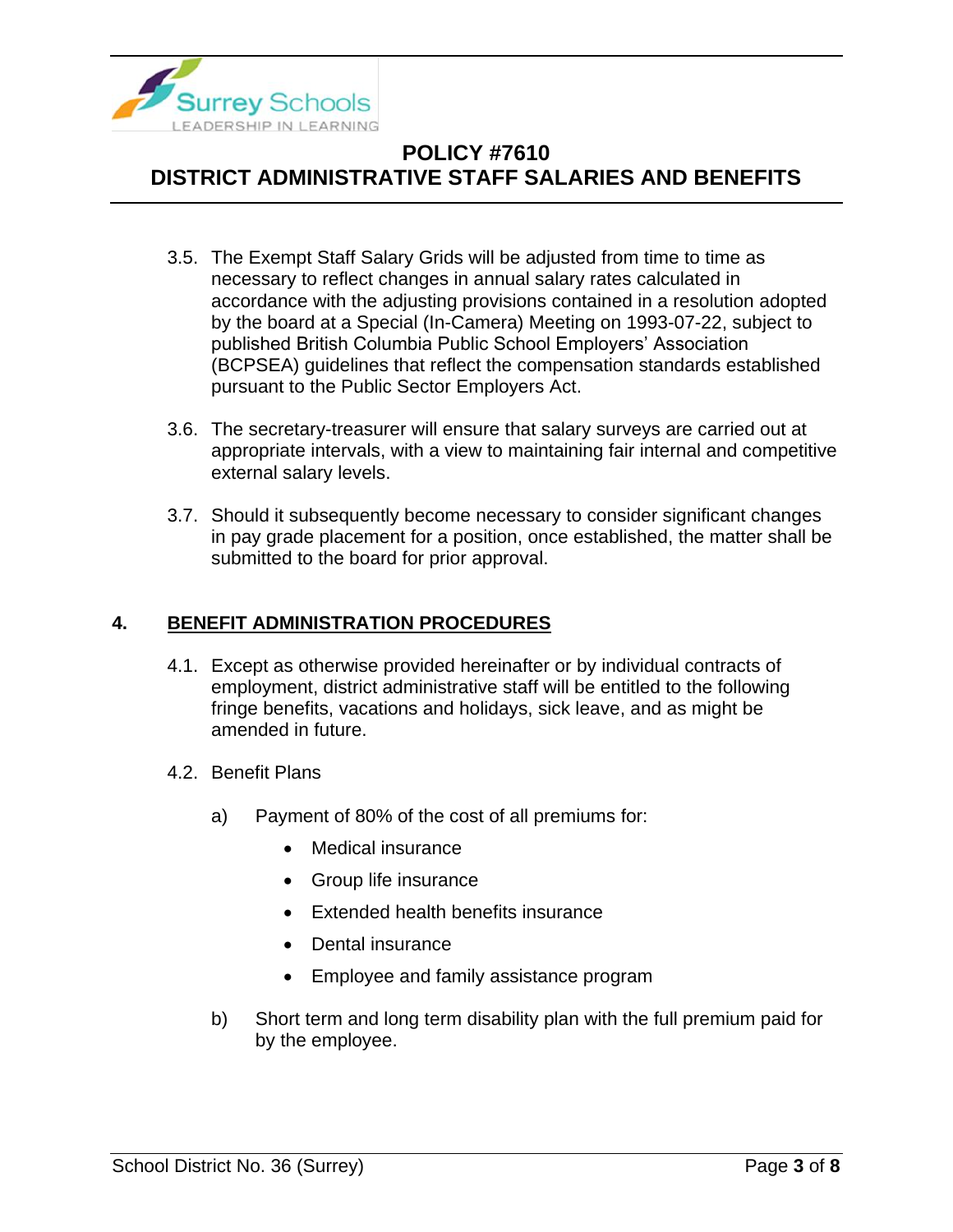

- 4.3. Sick leave will be earned as of 1987-05-01 at 1.67 days per month (20 days per year) to a maximum of 150 days. Sick leave usage by district administrative staff may not be deducted for absences of less than two hours duration, with the agreement of the supervisor.
- 4.4. The hours of work and overtime provisions of the CUPE agreement will not apply to district administrative staff. The expectations are exempt staff will not be paid for working extra hours, nor "bank" extra hours worked and take time off later, nor assigned flexible hours by individual managers / supervisors. Exempt staff should not be asked or encouraged to work extra hours, however, if exempt staff work extra hours, they do so on a voluntary basis.
- 4.5. Service for sick leave, retirement and severance benefit purposes for employees hired prior to 1996-07-01 as per the CUPE agreement will be calculated as and from date of appointment to a district administrative staff position falling within this policy unless the district administrative staff member was transferred or was promoted directly from the CUPE bargaining unit, in which case service will count from his/her CUPE seniority date. The unused sick leave payout will be an amount equal to the sick leave balance at 2002-12-31, less days used in excess of days credited in future years, to a maximum of one hundred and fifty (150) days.

### **5. ANNUAL VACATION (12 MONTH EMPLOYEES)**

#### **5.1. Entitlement**

Vacation entitlement shall be earned as follows:

Staff up to Salary Range 7:

| Service as at June 30 | Length of Vacation |
|-----------------------|--------------------|
|                       |                    |
| Less than 2 years     | 15 days            |
| 2 years or more       | 20 days            |
| 7 years or more       | 25 days            |
| 11 years or more      | 30 days            |
| 21 years or more      | 35 days            |
|                       |                    |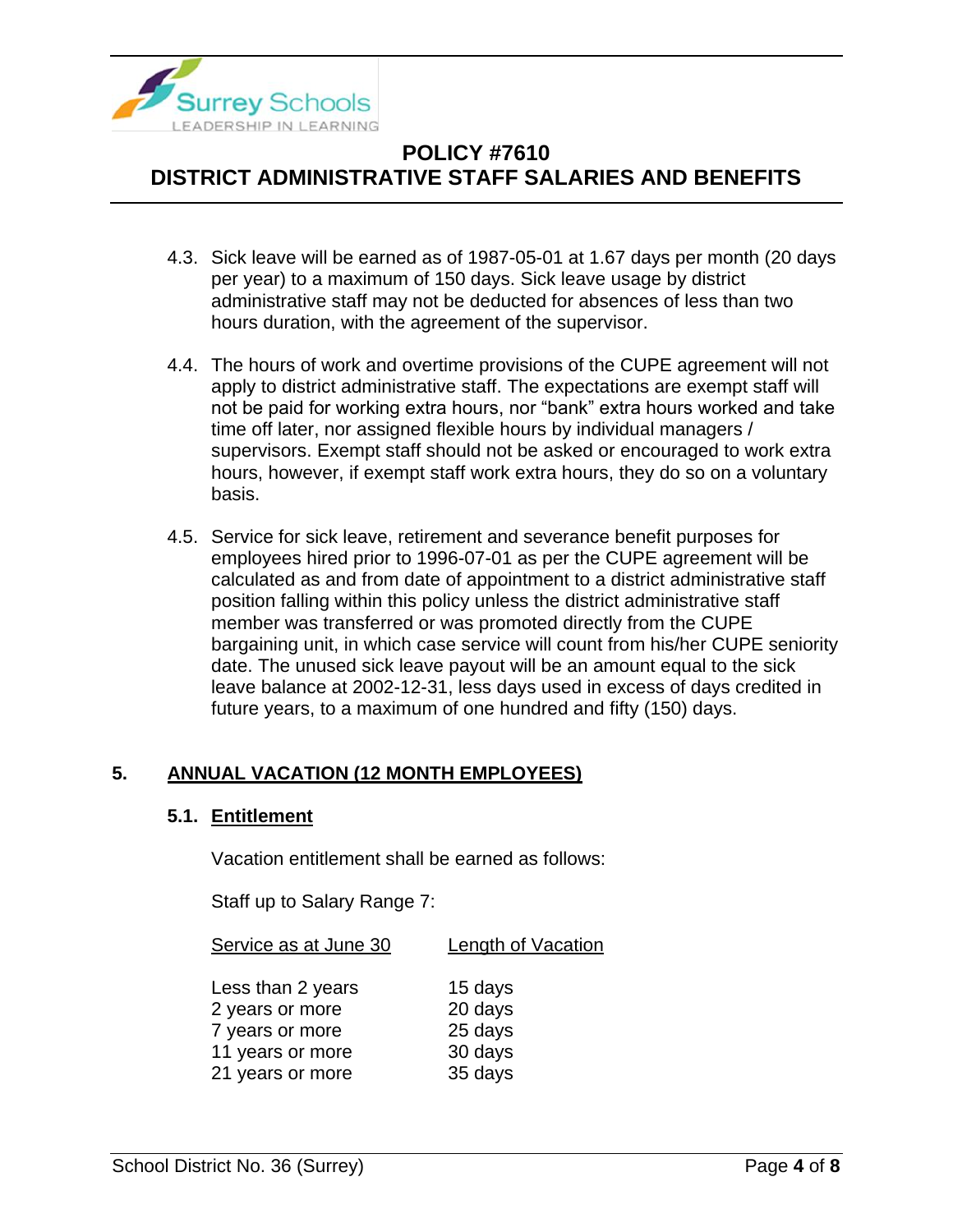

Staff at Salary Range 8 and higher:

| Service as at June 30 | Length of Vacation |
|-----------------------|--------------------|
| Less than 2 years     | 20 days            |
| 2 years or more       | 25 days            |
| 3 years or more       | 30 days            |
| 15 years or more      | 35 days            |

Vacation entitlement will be prorated in the first and final year of service

#### **5.2. Vacation Scheduling**

- a) Vacation days may be taken once earned.
- b) Vacation days earned in a given year are to be taken by June  $30<sup>th</sup>$  of the following year. For example, vacation days earned from July 1, 2016 to June 30, 2017 are to be taken by June 30, 2018.
- c) Vacation days not taken by June  $30<sup>th</sup>$  of the subsequent year will be paid out. For example, vacation days earned from July 2016 to June 30, 2017 and unused by June 30, 2019, will be paid out in July 1, 2019.
- **6.** The school district offers a variety of paid and unpaid leaves for exempt staff, including:
	- a) Compassionate care leave
	- b) Pregnancy leave
	- c) Parental leave
	- d) Family responsibility leave
	- e) Reservist leave
	- f) Bereavement leave
	- g) Jury duty
	- h) Leave of absence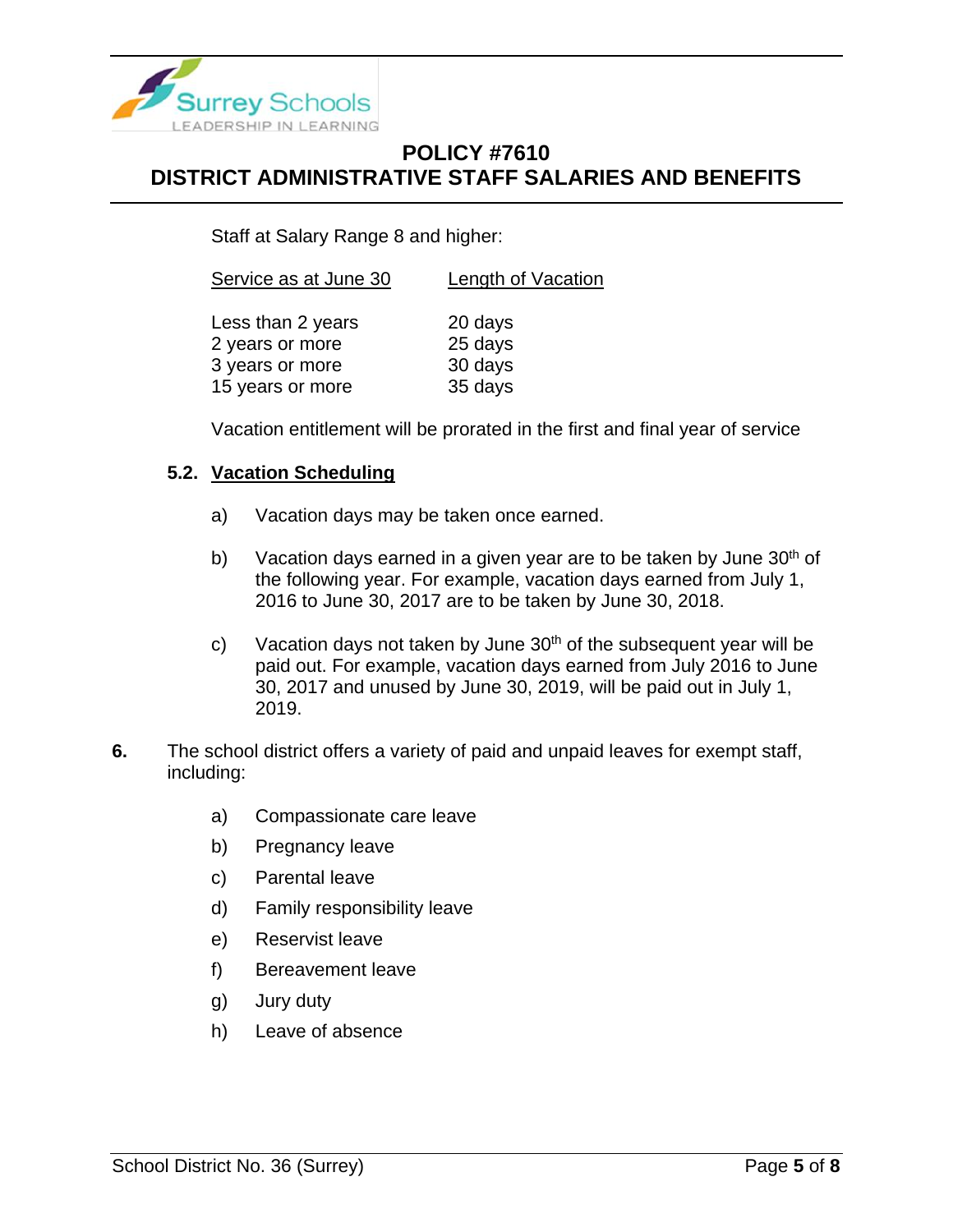

For details on eligibility, please contact HR. If applying for leave, please submit a written request to your supervisor / manager for forwarding on to HR for review and decision on approval.

### **7. PROFESSIONAL FEES**

- 7.1. The school district believes its exempt staff must have and maintain certain professional standing within their areas of academia studies and technical training which have a direct benefit to the school district in the performance of their role. Upon prior approval of the superintendent or secretarytreasurer authorization will be provided to reimburse the specific professional organizations on behalf of the employee, according to the following criteria:
	- a) Pay Grade 8 or higher: maximum of three different organizations; Pay Grade 6-7: maximum of two different organizations and Pay Grade 1-5: one organization.

### **8. ACTING ROLES – SENIOR EXEMPT STAFF ABSENCES**

8.1. With the prior approval of the superintendent or secretary-treasurer, an exempt staff can be temporarily paid a ten-percent (10%) over-rate on their current pay grade scale placement, during long-term absences of another exempt staff. Normally the approval will not be given if the absence is expected to be less than thirty days and only when the staff member is filling the majority of the duties and responsibilities of the absent employee.

### **9. PROFESSIONAL DEVELOPMENT**

9.1. The board recognizes the value of professional development activities to enhance technical knowledge, to heighten leadership skills, and to broaden exposure to professional studies, theories, methods and strategies relating to their area of expertise. The board supports staff attendance and participation in professionally related conferences, seminars and similar activities and agrees to reimburse district administrative staff for expenses as per board policy; and subject to the appropriate supervisor's approvals and provision of operating budget funding.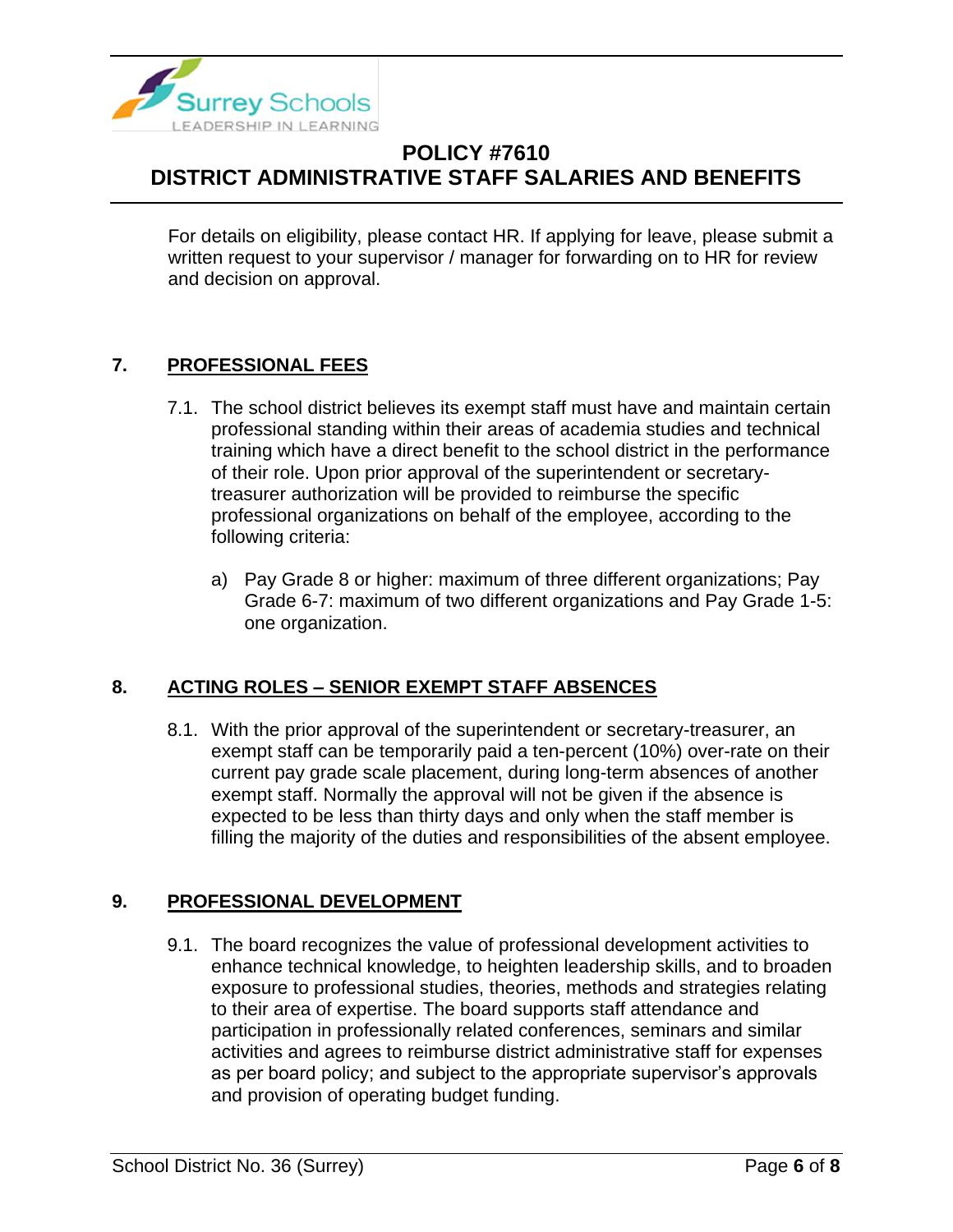

- 9.2. The board further recognizes the value of professional development activities on a group basis for topics leading to teamwork, common areas of personal and professional growth and increasing the effectiveness of departmental, as well as, individual team members' work. To meet the needs of all exempt staff members, the board each year will approve a lump sum budget to permit group activities meeting the overall professional development needs of the exempt staff. The secretary-treasurer and the superintendent will jointly manage these funds and approve their use.
- 9.3. It is the expectation that exempt group employees should have the opportunity to participate in these planned activities. Attendance is, of course, subject to approval of the specific supervisor and to operational requirements of each department.
- 9.4. In order to facilitate professional development activities for the exempt group, a Joint Board/Exempt Group Professional Development Committee will be established.

The Joint Committee will consist of up to two members, one appointed by the Secretary-Treasurer and one appointed by the Executive Director, Human Resources, and up to two members appointed by the exempt group.

The Joint Committee will be responsible for:

- a) The planning and organization of professional development activities each year as contemplated by **board policy #7610**.
- b) Each year conducting a needs assessment within all departments represented by the exempt group to identify topics and activities they wish to pursue for professional growth in that year.
- c) Generally, planning professional development activities for the exempt group as a whole, however, at the discretion of the Joint Committee, planning activities for groups of departments, depending upon identified needs.
- d) The approval and disbursement of professional development monies.

The Executive Director, Human Resources, will report to the executive committee with regard to the operation and effectiveness of the joint committee's professional development program.